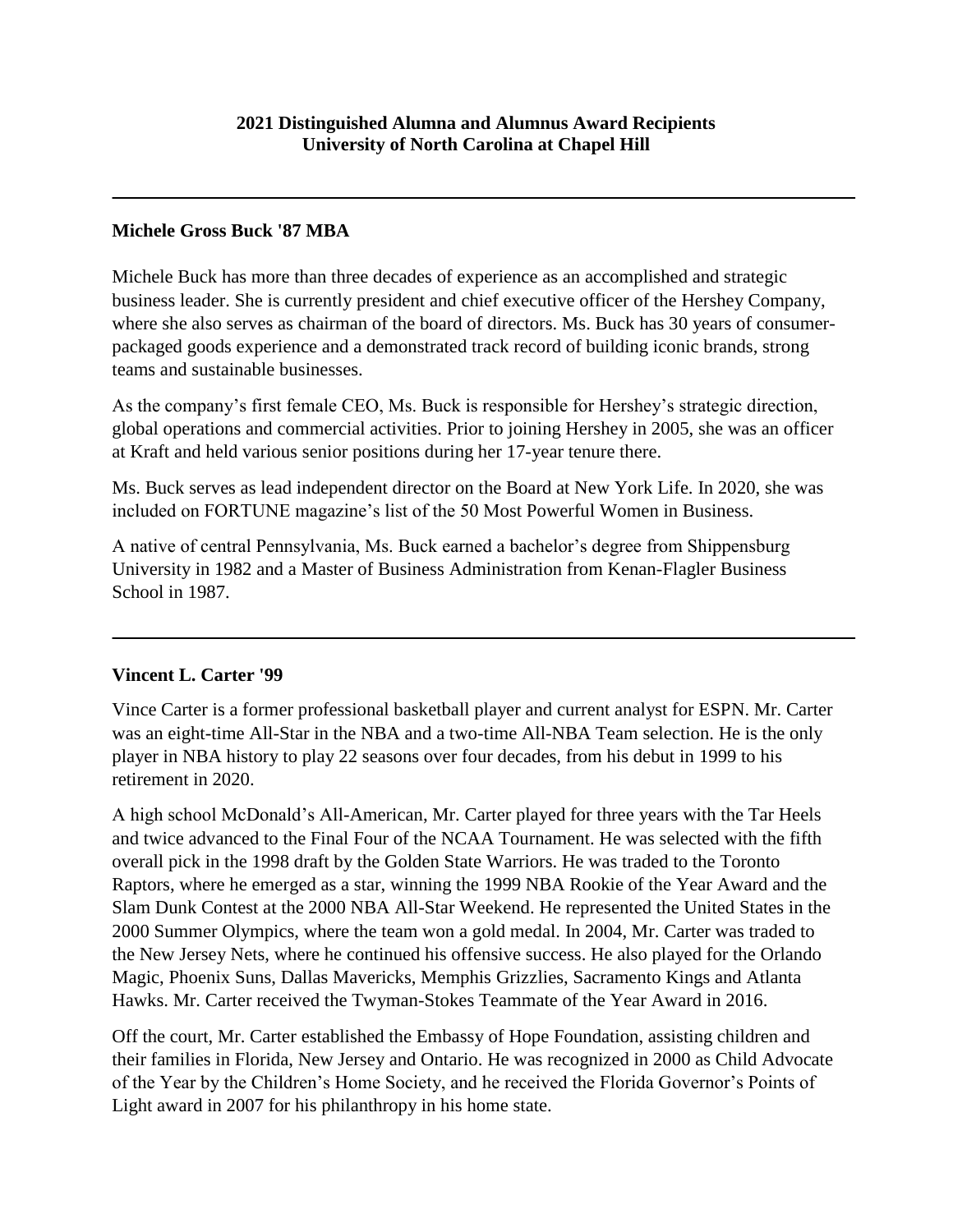#### **Estelle Louise Fletcher '57**

Louise Fletcher is an actress perhaps best known for her skillfully underplayed portrayal of the rigidly authoritarian Nurse Ratched in the 1975 film One Flew over the Cuckoo's Nest, which earned her the Academy Award for best actress.

After earning a Bachelor of Arts from Carolina in 1957, Ms. Fletcher moved to Los Angeles to begin her acting career. She soon found work making guest appearances on such television shows as "Bat Masterson," "Maverick," "The Untouchables," and "Perry Mason." In 1963 Ms. Fletcher made her film debut in A Gathering of Eagles, though her role was uncredited. Soon after, she decided to retire from acting and devote herself to her family.

Several years later, director Robert Altman persuaded her to appear in his 1974 film Thieves Like Us. Her performance caught the attention of director Milos Forman, and he cast her as Nurse Ratched. In addition to winning an Oscar for the performance, she received a BAFTA award and a Golden Globe. Ms. Fletcher continued to appear in films and TV shows over the next decades, and in 1996 she was nominated for an Emmy Award for a guest appearance on the series "Picket Fences." Fletcher received a second Emmy nomination for a 2004 guest role on "Joan of Arcadia," and she later played recurring characters on "ER," "Heroes," "Private Practice," "Shameless," and "Girlboss."

In 2007 Ms. Fletcher was recognized by her alma mater with the PlayMakers Distinguished Achievement Award.

# **Rodney E. Hood '89**

Rodney Hood is the immediate past chairman and current board member of the National Credit Union Administration, the federal agency that regulates, charters and insures America's credit union system.

When Mr. Hood was named NCUA's 11th chairman in 2019, he was the first Black American to ever lead a banking regulatory agency. As chairman, Mr. Hood prioritized financial inclusion and wholeness, which he has called the civil rights issue of our time.

Previously, Mr. Hood served as a corporate responsibility manager for JPMorgan Chase, managing national partnerships with nonprofit organizations, financial regulators and community stakeholders to promote financial inclusion and shared prosperity in underserved communities. His prior experience includes serving as associate administrator of the Rural Housing Service at the U.S. Department of Agriculture. In this role, he helped to address the housing needs in rural communities and administered the agency's \$43 billion mortgage portfolio.

Mr. Hood has generously shared his time and expertise with institutions of higher education in North Carolina, including service on the Board of Governors for the UNC System, the Board of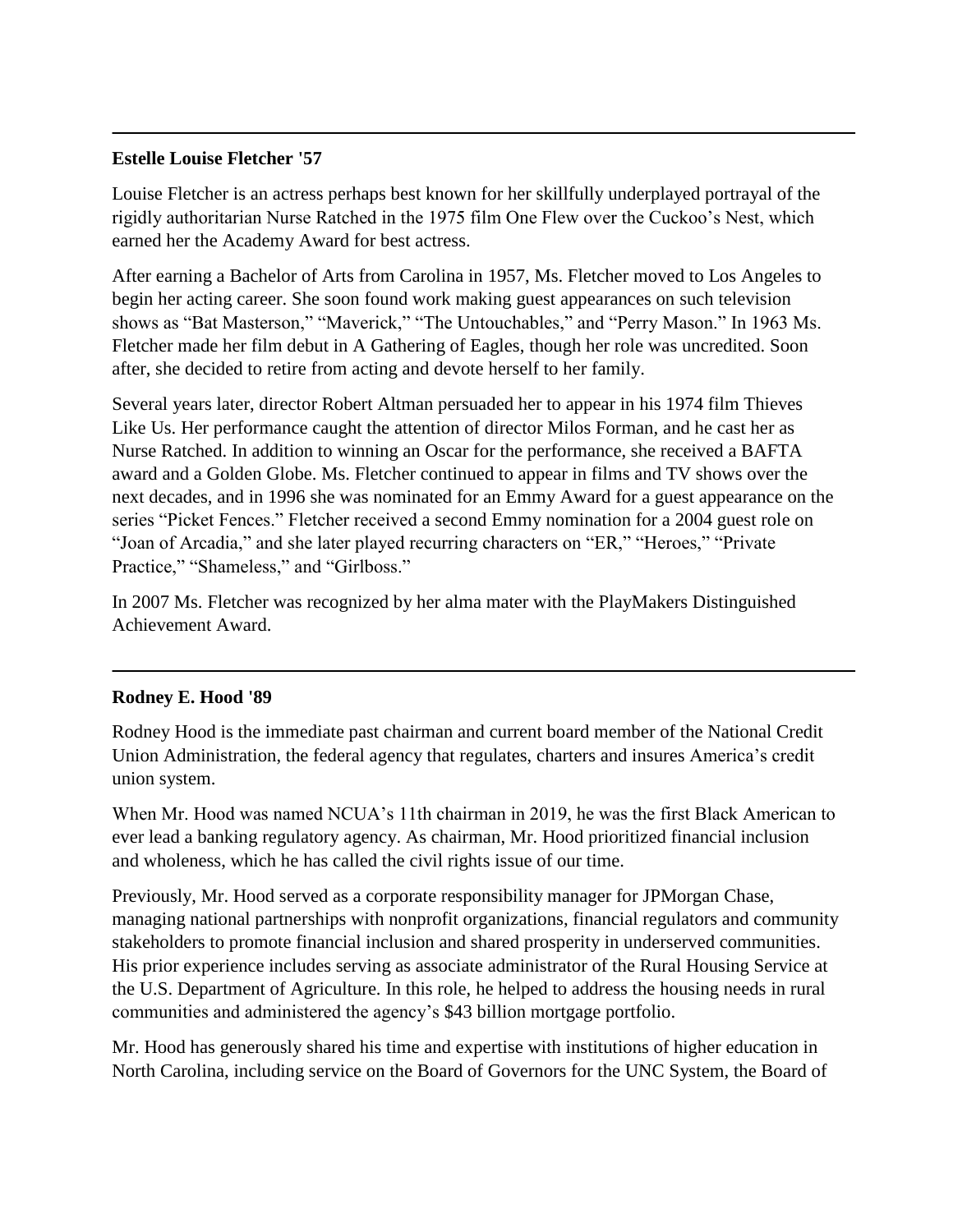Visitors for UNC-Chapel Hill and the Board of Trustees for the UNC School of the Arts. He has also served on the Board of Trustees for the North Carolina Museum of Art.

A native of Charlotte, Mr. Hood holds a bachelor's degree from Carolina in business, communications and political science. While a student, Mr. Hood was a member of the Undergraduate Honor Court and was inducted into the Order of the Old Well.

### **Eugene Y. Lao '91**

Eugene Lao earned a Bachelor of Arts in psychology, global studies and East Asian studies from Carolina in 1991. He went on to earn a Juris Doctor and Master of Laws in international and comparative legal studies from Duke University School of Law.

Mr. Lao began his legal career as an associate with the Hong Kong office of Hunton & Williams, where he was part of the Project Development and Finance team, before being named Asia-Pacific regional general counsel at Yahoo!. He went on to hold deputy general counsel roles at Zynga, Ten-X (formerly known as Auction.com) and DocuSign before being named general counsel at Reltio. Currently, Mr. Lao serves as chief legal officer for Prime Core Technologies, Inc., which is headquartered in the San Francisco Bay area.

While at Carolina, Mr. Lao was a founder and president of the Asian Students Association and was recognized with the Chancellor's International Leadership Award. He was also a member of the UNC Honor Court and the Order of the Grail- Valkyries. In 2020, Mr. Lao was awarded the Alumni Diversity Award.

Mr. Lao is a member of Carolina's Alumni Committee on Racial & Ethnic Diversity and a Life Member of the Board of Directors of the General Alumni Association. He previously served on the UNC Global Advisory Board.

# **Norman E. Sharpless '88, '93 MD**

Not only did he receive two degrees from Carolina, but Ned Sharpless also worked at the University for many years. He came to UNC-Chapel Hill in 1984 as a Morehead Scholar and stayed to earn a medical degree with honors in 1993, followed by residency and a fellowship at Massachusetts General Hospital and the Dana Farber Cancer Center in Boston. He returned to UNC in 2002 as an assistant professor of medicine and genetics. By 2011 he was a full professor and received the title of Wellcome Distinguished Professor in Cancer Research. In 2014, he was named director of the UNC Lineberger Comprehensive Cancer Center. Dr. Sharpless's time in academia was productive, as evidenced by his ten patents and numerous scholarly publications in scientific journals. All the while, he mentored many physician-scientists who have found success in both academia and industry.

In 2017, Dr. Sharpless was appointed to lead the National Cancer Institute at the National Institutes of Health. For a short time, he served as the acting commissioner for food and drugs at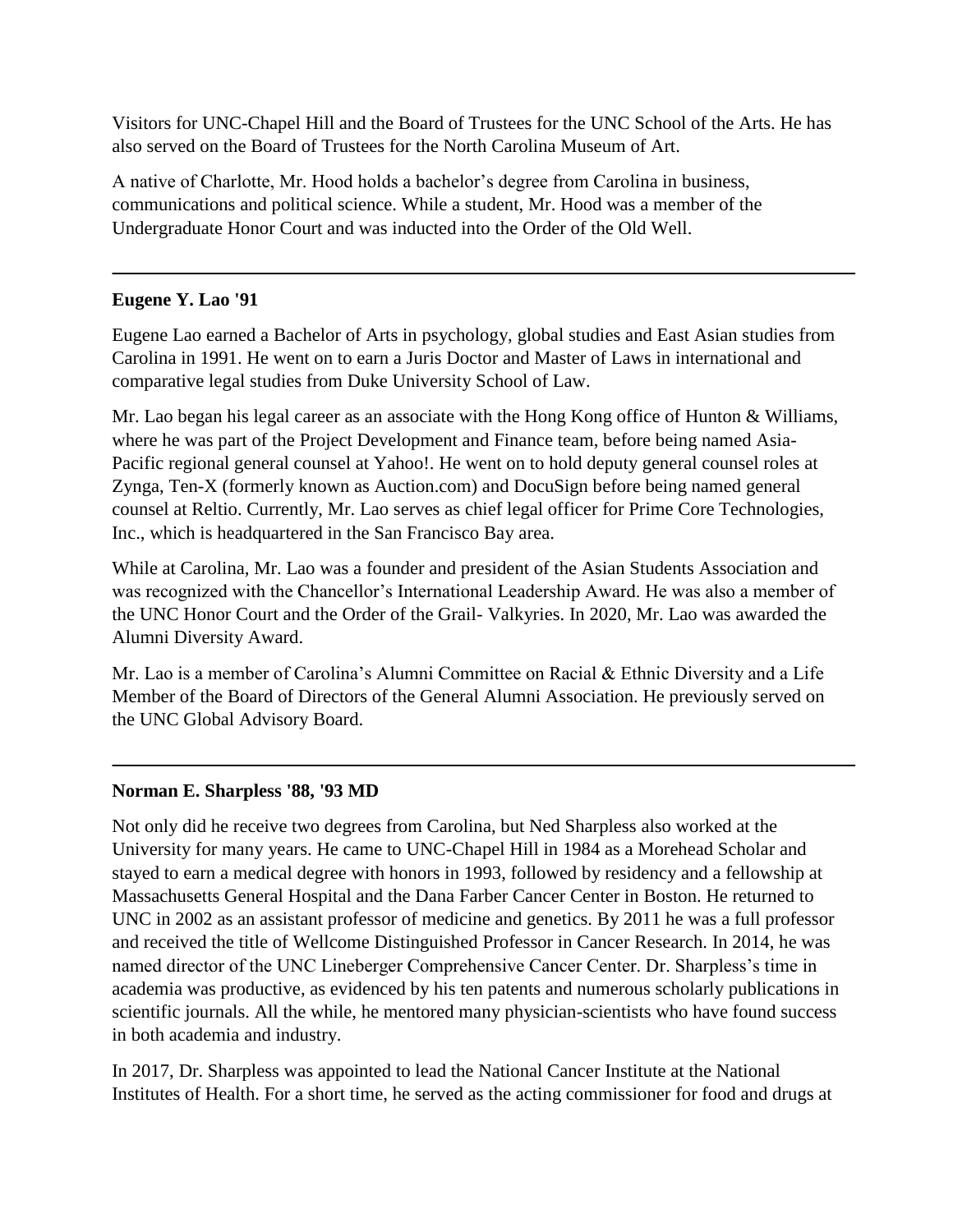the U.S. Food and Drug Administration. In both of these roles, Dr. Sharpless has worked tirelessly to promote public health and prevent cancer.

As leader of the National Cancer Institute, Dr. Sharpless developed a comprehensive plan aimed at accelerating therapies for childhood cancer, modernized NCI-supported clinical trials and developed research initiatives in many significant areas, including immunotherapy and global oncology. Throughout his long and exemplary career, Dr. Sharpless has consistently demonstrated extraordinary leadership and expertise.

### **John D. Swofford '71**

John Swofford, the longest-tenured commissioner in the 67-year history of the Atlantic Coast Conference, retired this June after 24 years of service. As the fourth commissioner of the ACC, Mr. Swofford guided the league to unprecedented stability, success and growth, expanding from nine to 15 members. Over the last 23 years, the ACC has been at the forefront of college athletics, winning 92 national team titles in 19 of the league's 27 sponsored sports. Beyond athletics, the league continues to set the standard academically by leading all conferences in nearly every comparison.

A native of North Wilkesboro, Mr. Swofford attended UNC-Chapel Hill on a Morehead Scholarship as part of head coach Bill Dooley's first football recruiting class. In 1980, at the age of 31, Mr. Swofford was named Carolina's athletics director, a post he held for 17 years. During his tenure, the Tar Heels won more ACC and NCAA championships than under any other athletic director in ACC history, a record that still stands. In 1994, Carolina won the Sears Director's Cup, awarded to the top overall athletics program in the nation, the only ACC program to ever win that award.

Mr. Swofford is a member of five Halls of Fame: the National Association of Collegiate Directors of Athletics Hall of Fame, North Carolina Sports Hall of Fame, North Carolina High School Athletic Association Hall of Fame, Chick-fil-A Bowl Hall of Fame and Wilkes County Hall of Fame. He holds a master's degree in athletics administration from Ohio University.

# **Julian D. Wiles Jr. '76 MFA**

Julian Wiles has had an extensive and meaningful career in theater as a playwright, director, designer and advocate. In 1978 he founded Charleston Stage, which became the resident company of the Historic Dock Street Theatre. Charleston Stage has grown into one of the region's largest and most respected arts institutions and includes an education program that reaches over 25,000 young people annually.

Mr. Wiles grew up on a farm in South Carolina and earned his undergraduate degree from the College of Charleston. He came to UNC-Chapel Hill to study theatrical design, receiving a Master of Fine Arts in dramatic art in 1976.